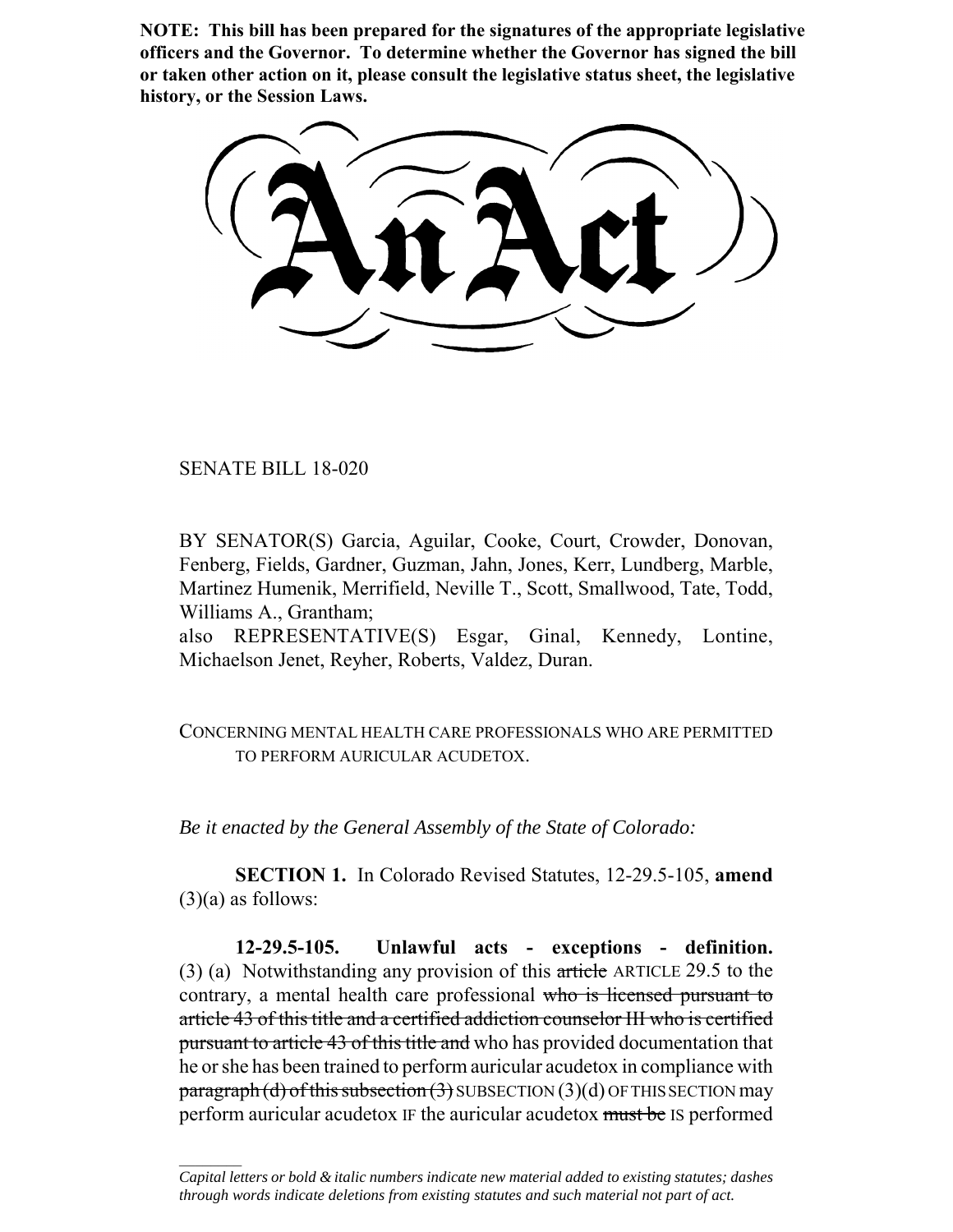under the mental health care professional's current scope of practice, AND THE MENTAL HEALTH CARE PROFESSIONAL IS:

(I) LICENSED PURSUANT TO ARTICLE 43 OF THIS TITLE 12;

(II) CERTIFIED AS A LEVEL III ADDICTION COUNSELOR PURSUANT TO PART 8 OF ARTICLE 43 OF THIS TITLE 12; OR

(III) REGISTERED AS A PSYCHOTHERAPIST PURSUANT TO PART 7 OF ARTICLE 43 OF THIS TITLE 12.

**SECTION 2.** In Colorado Revised Statutes, 12-43-228.5, **amend** (1) as follows:

**12-43-228.5. Auricular acudetox by mental health professionals - training - definition.** (1) A mental health care professional who is licensed pursuant to this article and a certified addiction counselor III who is certified pursuant to this article and who has provided documentation that he or she has been trained to perform auricular acudetox in accordance with subsection (4) of this section may perform auricular acudetox IF the auricular acudetox must be IS performed under the mental health care professional's current scope of practice, AND THE MENTAL HEALTH PROFESSIONAL IS:

(a) LICENSED PURSUANT TO THIS ARTICLE 43;

(b) CERTIFIED AS A LEVEL III ADDICTION COUNSELOR PURSUANT TO PART 8 OF THIS ARTICLE 43; OR

(c) REGISTERED AS A PSYCHOTHERAPIST PURSUANT TO PART 7 OF THIS ARTICLE 43.

**SECTION 3. Act subject to petition - effective date.** This act takes effect at 12:01 a.m. on the day following the expiration of the ninety-day period after final adjournment of the general assembly (August 8, 2018, if adjournment sine die is on May 9, 2018); except that, if a referendum petition is filed pursuant to section 1 (3) of article V of the state constitution against this act or an item, section, or part of this act within such period, then the act, item, section, or part will not take effect unless approved by the people at the general election to be held in November 2018

PAGE 2-SENATE BILL 18-020